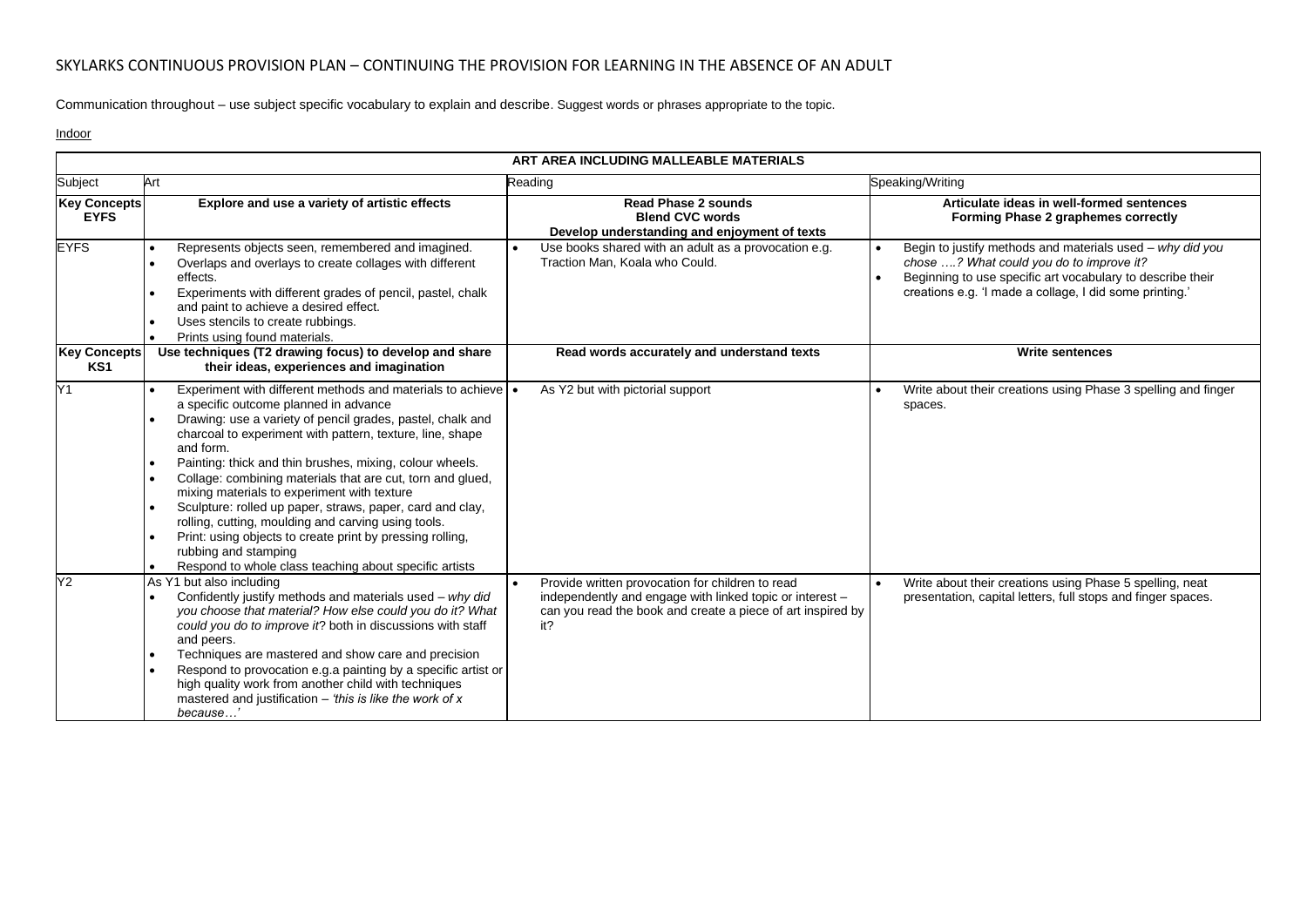|                                           | <b>WORKSHOP</b>                                                                                                                                                                                                                                                                                                                                                           |                                                                                                                                               |                                                                                                                                                                                        |                                                                                                                                                                                       |                                                                                                                                                                                            |  |  |  |
|-------------------------------------------|---------------------------------------------------------------------------------------------------------------------------------------------------------------------------------------------------------------------------------------------------------------------------------------------------------------------------------------------------------------------------|-----------------------------------------------------------------------------------------------------------------------------------------------|----------------------------------------------------------------------------------------------------------------------------------------------------------------------------------------|---------------------------------------------------------------------------------------------------------------------------------------------------------------------------------------|--------------------------------------------------------------------------------------------------------------------------------------------------------------------------------------------|--|--|--|
| Subject                                   | DT                                                                                                                                                                                                                                                                                                                                                                        | Art                                                                                                                                           | Maths                                                                                                                                                                                  | Reading                                                                                                                                                                               | Writing                                                                                                                                                                                    |  |  |  |
| Key<br><b>Concepts</b><br><b>EYFS</b>     | Work collaboratively to plan and make Explore and use a variety of artistic<br>creations                                                                                                                                                                                                                                                                                  | effects                                                                                                                                       | Numbers 1-10<br>One to one correspondence<br>One more/one less                                                                                                                         | <b>Read Phase 2 sounds</b><br><b>Blend CVC words</b><br>Develop understanding and enjoyment<br>of texts                                                                               | Articulate ideas in well-formed<br>sentences<br><b>Forming Phase 2 graphemes</b><br>correctly                                                                                              |  |  |  |
| <b>EYFS</b>                               | Able to use PVA glue, cotton buds,<br>spreaders and squeezy bottles with<br>some control<br>Join using elastic bands, paper<br>$\bullet$<br>clips, staplers, split pins, hole<br>punches, treasury tags,<br>Use scissors or tearing to change<br>resources before joining with<br>control<br>Beginning to select appropriate<br>materials and techniques for a<br>purpose | Finish design using paint or other $\cdot$<br>decoration                                                                                      | Able to refer to numbers as<br>part of designing and making<br>process - ' <i>l</i> need two boxes<br>and one split pin.'<br>Begin to use the language of<br>measure (longer, shorter) | Use books shared with an adult as<br>provocation                                                                                                                                      | Begin to justify methods and<br>$\bullet$<br>materials used - why did you<br>chose ? What could you do<br>to improve it?<br>Attempting to use CVC words<br>$\bullet$<br>to label creations |  |  |  |
| Key<br><b>Concepts</b><br>KS <sub>1</sub> | Design, make, evaluate, improve<br>Master practical skills - cutting,<br>shaping, joining, finishing                                                                                                                                                                                                                                                                      | Use techniques (T2 drawing focus)<br>to develop and share their ideas,<br>experiences and imagination                                         | <b>Addition and subtraction (Y1)</b><br>within 20, Y2 within 100)<br><b>Money</b><br>Use measures                                                                                      | Read words accurately and understand<br>texts                                                                                                                                         | <b>Write sentences</b>                                                                                                                                                                     |  |  |  |
| Y1                                        | Design products with a clear<br>purpose, make and refine as work<br>progresses<br>Materials: cut safely, measure to<br>ensure correct size, range of<br>cutting and shaping and joining<br>techniques                                                                                                                                                                     | Finish design using paint or other<br>decoration and explain why this<br>has been used                                                        | Use the language of measure<br>(longer, shorter, longest,<br>shortest)<br>Measure with some accuracy in<br>cm (range 0-20cm)                                                           | As Y2 but with pictorial support                                                                                                                                                      | Write about their creations<br>using Phase 3 spelling and<br>finger spaces.                                                                                                                |  |  |  |
| Y2                                        | Justify purpose, methods and<br>materials used.<br>Why did you choose? How did<br>you change it as you went along?<br>Design products for an audience<br>other than themselves e.g. for a<br>younger or older child, explain how<br>they have done this                                                                                                                   | Finish design using paint or<br>other decoration and explain why<br>this has been used, taking<br>purpose and audience into<br>consideration. | Use language of measure to<br>make clear justifications for<br>selection of materials<br>Measure accurately within and<br>beyond 1m.                                                   | Provide written provocation for<br>children to read independently and<br>engage with linked topic or interest -<br>can you read the book and create a<br>piece of art inspired by it? | Write about their creations<br>using Phase 5 spelling, neat<br>presentation, capital letters,<br>full stops and finger spaces.                                                             |  |  |  |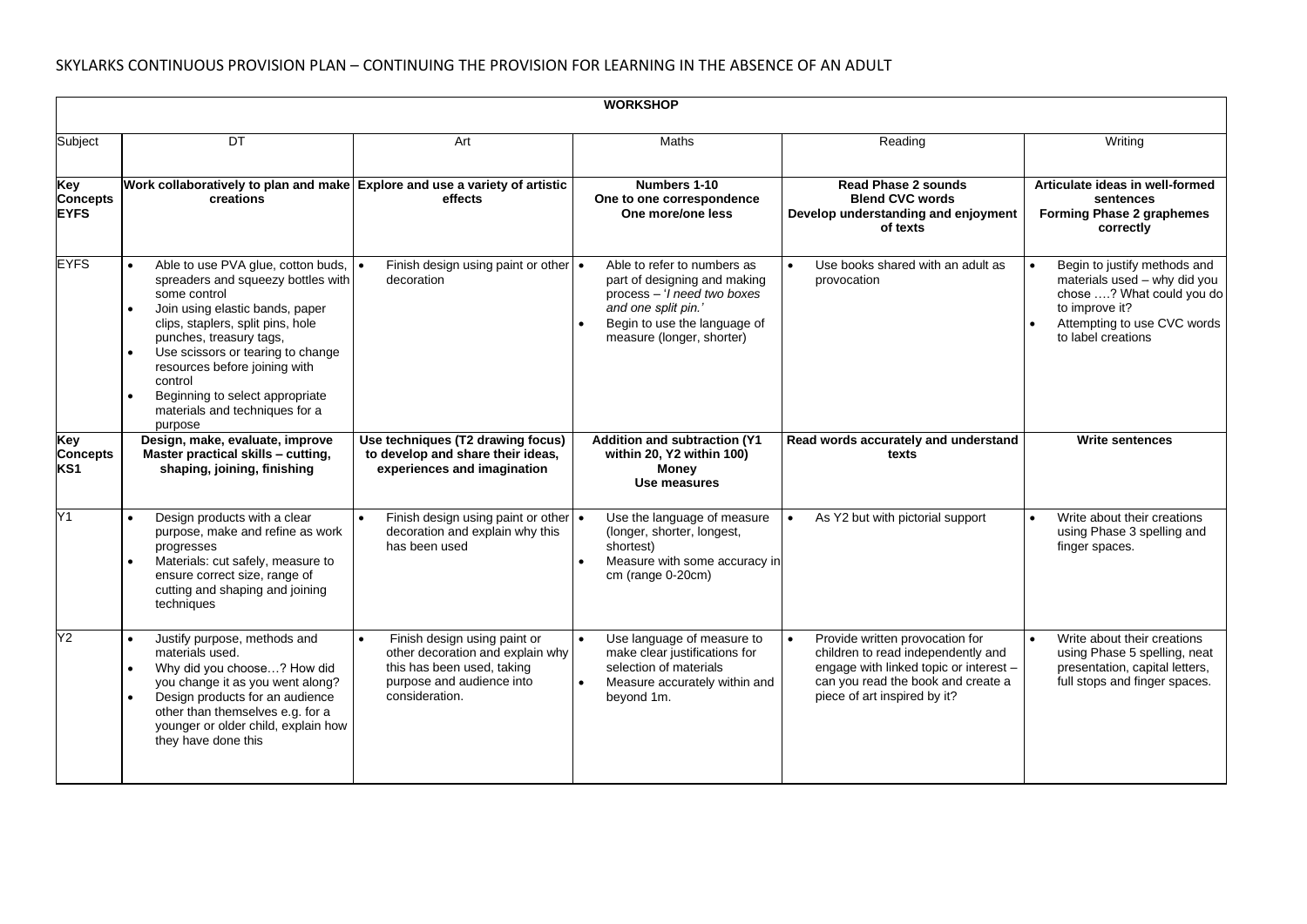### **DISCOVERY AND INVESTIGATION AREA**

| Subject                               | Science                                                                                                                                                                                                                                                                                                                                                                                                                    | <b>History</b>                                                                                                                                                                                                                                          | Geography                                                                                                                                                                                                                                                                                                                                                                                       | Reading                                                                                                          | Writing                                                                                                                                                          |
|---------------------------------------|----------------------------------------------------------------------------------------------------------------------------------------------------------------------------------------------------------------------------------------------------------------------------------------------------------------------------------------------------------------------------------------------------------------------------|---------------------------------------------------------------------------------------------------------------------------------------------------------------------------------------------------------------------------------------------------------|-------------------------------------------------------------------------------------------------------------------------------------------------------------------------------------------------------------------------------------------------------------------------------------------------------------------------------------------------------------------------------------------------|------------------------------------------------------------------------------------------------------------------|------------------------------------------------------------------------------------------------------------------------------------------------------------------|
| Key<br><b>Concepts</b><br><b>EYFS</b> | Explore the natural world around them<br><b>Understand seasonal changes</b>                                                                                                                                                                                                                                                                                                                                                | <b>Compare past and present</b>                                                                                                                                                                                                                         | Recognise some environments that<br>are different to the one they live in,<br>identify similarities and differences                                                                                                                                                                                                                                                                             | <b>Read Phase 2 sounds</b><br><b>Blend CVC words</b><br>Develop understanding and<br>enjoyment of texts          | Articulate ideas in well-formed<br>sentences<br><b>Forming Phase 2 graphemes</b><br>correctly                                                                    |
| <b>EYFS</b>                           | Identifies similarities, differences, patterns<br>and changes<br>Beginning to use scientific vocabulary to<br>describe these                                                                                                                                                                                                                                                                                               | Sort images of familiar<br>situations into past and<br>present                                                                                                                                                                                          | Verbally describe images of familiar •<br>and unfamiliar environments and<br>discuss how they are different<br>Discuss places they would like to<br>$\bullet$<br>visit                                                                                                                                                                                                                          | Use books shared with an adult<br>as provocation                                                                 | Begin to justify methods and<br>materials used - why did you<br>chose ? What could you do to<br>improve it?<br>Attempting to use CVC words to<br>label creations |
| <b>Key</b><br><b>Concepts</b><br>KS1  | <b>Plants</b><br><b>Humans</b><br><b>Working Scientifically</b>                                                                                                                                                                                                                                                                                                                                                            | Use evidence to find out about<br>the past<br>Ask and answer questions<br><b>Reflect on prior learning (Great</b><br>Fire)                                                                                                                              | Investigate patterns<br>Investigate places - four countries and<br>capital cities of UK and their<br>surrounding seas                                                                                                                                                                                                                                                                           | Read words accurately and<br>understand texts                                                                    | <b>Write sentences</b>                                                                                                                                           |
| Y1                                    | Identify parts of plants, observe closely, plant<br>a seed and discuss what it needs to survive.<br>Humans: name 5 senses and sort to body<br>parts, differentiate between sensory<br>experiences and link to 5 senses<br>Work collaboratively to identify a hypothesis<br>and consider how to test $-$ ' <i>l</i> wonder if                                                                                               | Decide which pictorial<br>sources tell us about the<br>past<br>Consider what an object<br>$\bullet$<br>from the past might have<br>been used for<br>Ask questions about a<br>$\bullet$<br>historical source                                             | Label maps of UK with capital cities •<br>and seas<br>Correctly piece together a jigsaw of<br>the UK<br>Use Google Earth to visit each<br>$\bullet$<br>country of the UK with support<br>Beginning to make own maps of a<br>$\bullet$<br>familiar location with a key and<br><b>NSEW</b>                                                                                                        | As Y2 but with pictorial support                                                                                 | Write about their creations using<br>Phase 3 spelling and finger<br>spaces.                                                                                      |
| Y2                                    | Identify and classify plants, make detailed<br>observations, discuss function of parts of<br>plants, plant a seed and nurture using<br>knowledge of what plants need.<br>Humans: name senses, consider how our<br>bodies allow 5 senses to work<br>Work independently to identify a hypothesis<br>$\bullet$<br>and structure an investigation, considering<br>how to make it a fair test; make and record<br>observations. | Analyse pictorial and written •<br>sources from the past and<br>use them to make verbal<br>conclusions $-$ This is a<br>and it tells me that<br>Ask questions about a<br>historical source and<br>consider doing their own<br>research to find out more | Label maps of UK with capital cities $\cdot$<br>and seas, explain similarities and<br>differences between each country<br>considering human and physical<br>geography<br>Plot Tilshead on a map of the UK<br>$\bullet$<br>Use Google Earth to visit each<br>$\bullet$<br>country of the UK<br>Making own maps of a familiar or<br>$\bullet$<br>fictional location using technical<br>vocabulary | Provide written provocation for<br>children to read independently<br>and engage with linked topic or<br>interest | Write about their creations using<br>Phase 5 spelling, neat<br>presentation, capital letters, full<br>stops and finger spaces.                                   |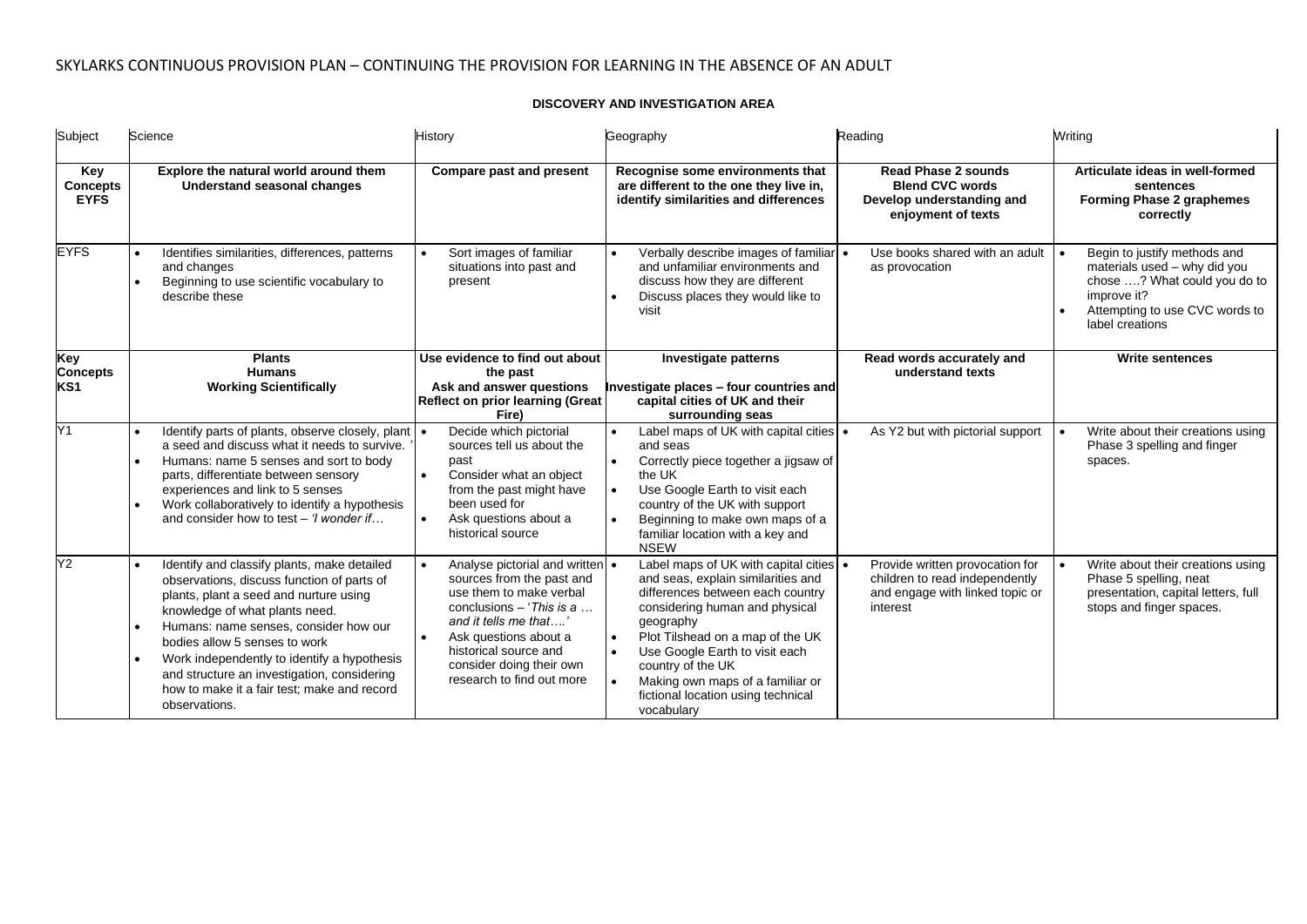|                                           | SMALL SCALE CONSTRUCTION INCLUDING SMALL WORLD AND STORYTELLING                                                                                                                                                                                                                                                                                |                                                                                                                                                                                                                                                                             |                                                                                                                                                                                                                                                                                                                                         |                                                                                                                                                                                                                                                                                                                                                                          |                                                                                                                                                                                                                                                                                                                                                                                                           |                                                                                                                                                                                                                          |  |
|-------------------------------------------|------------------------------------------------------------------------------------------------------------------------------------------------------------------------------------------------------------------------------------------------------------------------------------------------------------------------------------------------|-----------------------------------------------------------------------------------------------------------------------------------------------------------------------------------------------------------------------------------------------------------------------------|-----------------------------------------------------------------------------------------------------------------------------------------------------------------------------------------------------------------------------------------------------------------------------------------------------------------------------------------|--------------------------------------------------------------------------------------------------------------------------------------------------------------------------------------------------------------------------------------------------------------------------------------------------------------------------------------------------------------------------|-----------------------------------------------------------------------------------------------------------------------------------------------------------------------------------------------------------------------------------------------------------------------------------------------------------------------------------------------------------------------------------------------------------|--------------------------------------------------------------------------------------------------------------------------------------------------------------------------------------------------------------------------|--|
| Subject                                   | Science                                                                                                                                                                                                                                                                                                                                        | Geography                                                                                                                                                                                                                                                                   | DT                                                                                                                                                                                                                                                                                                                                      | <b>Maths</b>                                                                                                                                                                                                                                                                                                                                                             | Reading                                                                                                                                                                                                                                                                                                                                                                                                   | Writina                                                                                                                                                                                                                  |  |
| Key<br>Concepts<br><b>EYFS</b>            | Describe what they see, feel and<br>hear                                                                                                                                                                                                                                                                                                       | Recognise some<br>environments that are<br>different to the one they live<br>in, identify similarities and<br>differences                                                                                                                                                   | Work collaboratively to plan and<br>make creations                                                                                                                                                                                                                                                                                      | Numbers 1-10<br>One to one correspondence<br>One more/one less                                                                                                                                                                                                                                                                                                           | <b>Read Phase 2 sounds</b><br><b>Blend CVC words</b><br>Develop understanding and enjoyment of<br>texts                                                                                                                                                                                                                                                                                                   | Articulate ideas in well-formed<br>sentences<br>Forming Phase 2 graphemes<br>correctly                                                                                                                                   |  |
| <b>EYFS</b>                               | Describe characteristics of an<br>$\bullet$<br>object e.g It's big, it's hard, it's<br>shiny.                                                                                                                                                                                                                                                  | Construct models of<br>environments similar to<br>those they live in or have   .<br>previously visited<br>Beginning to create<br>imaginary worlds as a<br>response to fiction                                                                                               | Building bridges and<br>models for a purpose<br>Can respond to and give<br>simple verbal instructions to<br>build<br>Using models in small world<br>play<br>Working collaboratively to<br>share resources or create a<br>shared outcome                                                                                                 | Using language of number during<br>$\bullet$<br>construction $-$ e.g. <i>I</i> need one more<br>block, please can you pass me three<br>more bricks?<br>Beginning to use language of<br>measure (smaller, bigger) and<br>positional language (next to, behind,<br>in front of)                                                                                            | Use books shared with an adult as<br>$\bullet$<br>provocation<br>Using puppets to re-tell known stories<br>$\bullet$<br>$\bullet$<br>Beginning to create own props for<br>role play<br>Beginning to use puppets to create<br>$\bullet$<br>own narratives                                                                                                                                                  | Begin to justify methods and<br>materials used - why did you<br>chose ? What could you do<br>to improve it?<br>Attempting to use CVC words<br>to label creations<br>Using talk in play to develop<br>and elaborate ideas |  |
| Key<br><b>Concepts</b><br>KS <sub>1</sub> | <b>Materials</b>                                                                                                                                                                                                                                                                                                                               | <b>Investigating places</b>                                                                                                                                                                                                                                                 | Use a range of materials<br>creatively to design and make<br>products                                                                                                                                                                                                                                                                   | <b>Positional language</b><br><b>Properties of shape</b>                                                                                                                                                                                                                                                                                                                 | Read words accurately and understand<br>texts                                                                                                                                                                                                                                                                                                                                                             | Write sentences                                                                                                                                                                                                          |  |
| Y1                                        | Distinguish between an object<br>and the material from which it<br>is made<br>Use vocabulary such as hard,<br>$\bullet$<br>soft, stretchy, stiff, shiny, dull,<br>rough, smooth, waterproof,<br>not waterproof, absorbent, not<br>absorbent, opaque,<br>transparent<br>$\bullet$<br>Use a range of resources to<br>make habitats for an animal | Include key physical and .<br>human geographical<br>features to create and<br>construct imaginary<br>worlds using vocabulary<br>taught in adult-led<br>sessions e.g. city, town,<br>countryside, beach, cliff,<br>forest, mountain, sea,<br>valley, house, harbour,<br>shop | Working collaboratively to<br>make models for a purpose<br>Able to plan and design<br>their model before making<br>Select the most appropriate<br>construction material to<br>make their planned model<br>Begin to evaluate their<br>models - how could you<br>improve it?                                                              | Using positional language when<br>constructing models - left, right, top,<br>middle, bottom, on top of, in front of,<br>above, between, around, near, close,<br>far, up, down, forwards, backwards,<br>outside.<br>Recognising 2D and 3D shapes in<br>۰ ا<br>their play and beginning to describe<br>their properties.                                                   | As Y2 but with pictorial support<br>$\bullet$<br>$\bullet$<br>Use puppets to re-tell known stories<br>and create own narratives<br>Complete own props for narratives<br>$\bullet$<br>considering the finer details of the<br>setting<br>$\bullet$<br>Use peg dolls to create own<br>characters for narratives                                                                                             | Write about their creations<br>using Phase 3 spelling and<br>finger spaces.                                                                                                                                              |  |
| Y2                                        | Justify purpose, methods and<br>$\bullet$<br>materials used                                                                                                                                                                                                                                                                                    | As above but with<br>increased detail and<br>coherence and ability to<br>make connections e.g.<br>My planet has a volcano<br>and a crater and you'd<br>need to take the road<br>past the lake to get there<br>because it is a long way<br>away.                             | Work collaboratively or<br>independently to make<br>models for a specific<br>purpose and audience<br>Plans and designs their<br>model before making, will<br>make adaptations along the<br>way<br>Plans the most appropriate<br>material to use with<br>justification<br>Justify purpose and<br>methods used, evaluates<br>reflectively | Consistently using positional<br>$\bullet$<br>language when constructing models -<br>left, right, top, middle, bottom, on top<br>of, in front of, above, between,<br>around, near, close, far, up, down,<br>forwards, backwards, outside and<br>able to justify positioning of materials<br>Selecting 2D and 3D shapes to<br>enhance their models and justifying<br>this | Provide written provocation for<br>$\bullet$<br>children to read independently and<br>engage with linked topic or interest<br>$\bullet$<br>Using puppets to re-tell known stories<br>and create own narratives with a<br>clearly defined beginning, middle and<br>end<br>$\bullet$<br>Use open ended resources to create<br>detailed characters, setting and props<br>for narratives<br>Justify creations | Write about their creations<br>using Phase 5 spelling, neat<br>presentation, capital letters,<br>full stops and finger spaces.                                                                                           |  |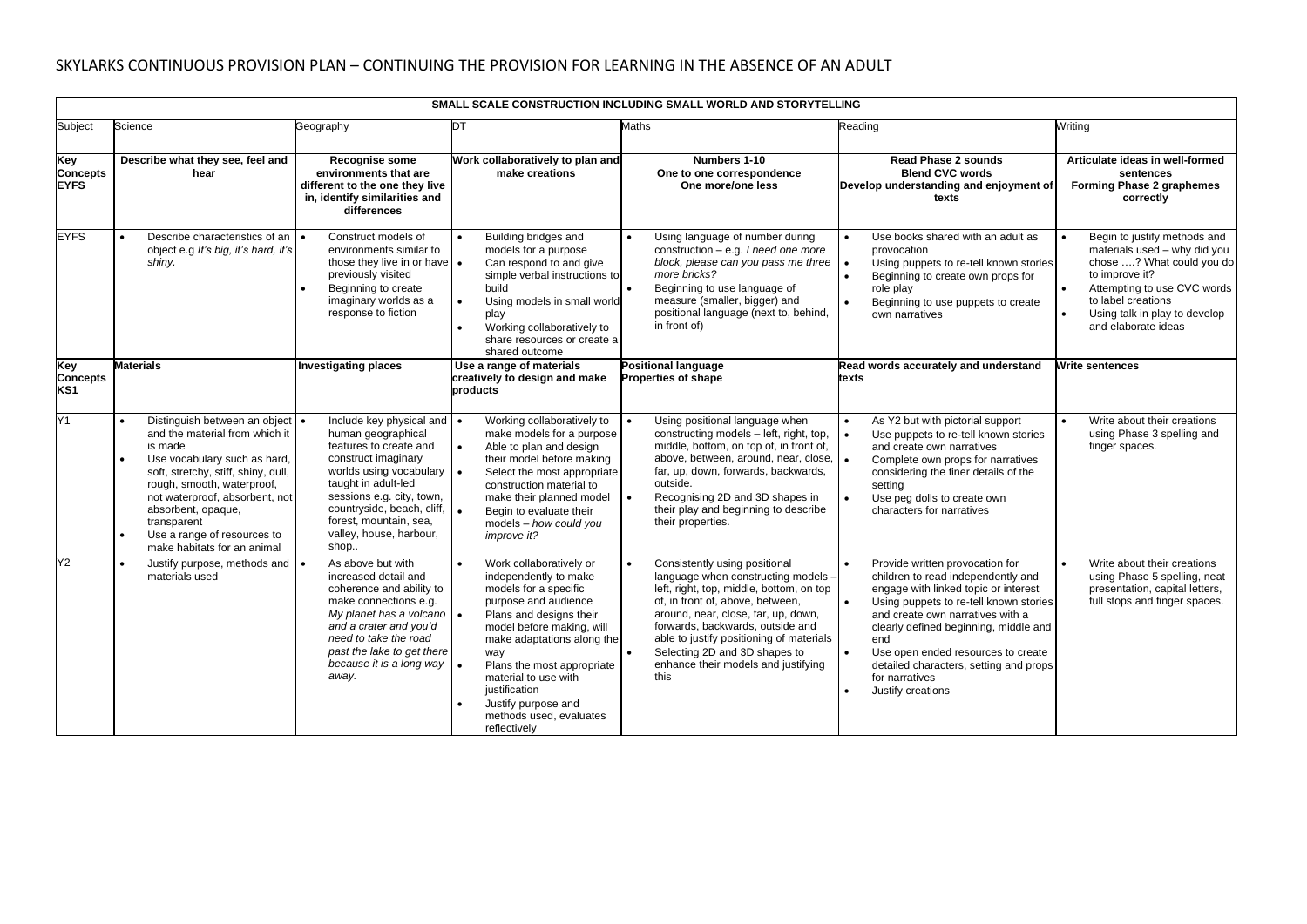$\mathbf{I}$ 

| Subject                                   | Science                                                                                                                                                                                                                                                                               | nт                                                                                                                                                                                                                                                       | Maths                                                                                                                                                                                                                                         | Reading                                                                                                                    | Writing                                                                                                                                                                                                                              |  |  |
|-------------------------------------------|---------------------------------------------------------------------------------------------------------------------------------------------------------------------------------------------------------------------------------------------------------------------------------------|----------------------------------------------------------------------------------------------------------------------------------------------------------------------------------------------------------------------------------------------------------|-----------------------------------------------------------------------------------------------------------------------------------------------------------------------------------------------------------------------------------------------|----------------------------------------------------------------------------------------------------------------------------|--------------------------------------------------------------------------------------------------------------------------------------------------------------------------------------------------------------------------------------|--|--|
| Key<br><b>Concepts</b><br><b>EYFS</b>     | Describe what they see, feel and<br>hear                                                                                                                                                                                                                                              | Work collaboratively to plan and<br>make creations                                                                                                                                                                                                       | Numbers 1-10<br>One to one correspondence<br>One more/one less                                                                                                                                                                                | <b>Read Phase 2 sounds</b><br><b>Blend CVC words</b><br>Develop understanding and enjoyment of<br>texts                    | Articulate ideas in well-formed<br>sentences<br><b>Forming Phase 2 graphemes</b><br>correctly                                                                                                                                        |  |  |
| <b>EYFS</b>                               | Work collaboratively to move<br>water with the aim of not losing<br>any<br>Shows increased dexterity when<br>manipulating small resources -<br>spoons, whisks etc to stir, pour<br>and fill.<br>Access to resources to promote<br>wrist pivot                                         | Building bridges and models<br>for a purpose<br>Can respond to and give<br>simple verbal instructions to<br>build<br>Working collaboratively to<br>share resources or create a<br>shared outcome                                                         | Using language of number during<br>construction<br>Beginning to use language of measure<br>$\bullet$<br>(smaller, bigger) and positional<br>language (next to, behind, in front of)<br>Select tools and containers for water<br>based on size | Use books shared with an adult as<br>provocation                                                                           | Begin to justify methods and<br>materials used - why did you<br>chose ? What could you do to<br>improve it?<br>Attempting to use CVC words to<br>label creations<br>Using talk in play to pretend or<br>to explain what is happening |  |  |
| Key<br><b>Concepts</b><br>KS <sub>1</sub> | <b>Materials</b><br><b>Working scientifically</b>                                                                                                                                                                                                                                     | Design, make, evaluate, improve Positional language<br>Master practical skills - cutting,<br>shaping, joining, finishing                                                                                                                                 | <b>Properties of shape</b><br><b>Measures</b>                                                                                                                                                                                                 | Read words accurately and understand<br>texts                                                                              | <b>Write sentences</b>                                                                                                                                                                                                               |  |  |
| Y1                                        | Use vocabulary such as hard,<br>soft, stretchy, stiff, shiny, dull,<br>rough, smooth, waterproof, not<br>waterproof, absorbent, not<br>absorbent, opaque, transparent<br>when choosing materials to<br>construct with<br>Select materials for a purposed<br>based on their properties | Working collaboratively to<br>construct for a purpose<br>Beginning to understand and<br>use mechanical systems in<br>their products $-$ gears,<br>pulleys, cams, levers and<br>linkages                                                                  | Recognising 2D and 3D shapes in their<br>$\bullet$<br>play and beginning to describe their<br>properties.<br>Consider length, height, mass, weight,<br>$\bullet$<br>capacity and volume when creating                                         | As Y2 but with pictorial support                                                                                           | Write about their creations using<br>Phase 3 spelling and finger<br>spaces.                                                                                                                                                          |  |  |
| Y2                                        | Answer own questions by<br>gathering and recording data                                                                                                                                                                                                                               | Work collaboratively or<br>independently to make<br>models for a specific purpose<br>and audience<br>Understand and use<br>mechanical systems in their<br>products and justify their<br>choice<br>Techniques are mastered and<br>show care and precision | Using newly introduced positional<br>$\bullet$<br>vocabulary - perpendicular, parallel,<br>right angle, vertical, horizontal.<br>Measure and record as above to meet<br>$\bullet$<br>specific purpose of their construction                   | Provide written provocation for children<br>$\bullet$<br>to read independently and engage with<br>linked topic or interest | Write about their creations using<br>Phase 5 spelling, neat<br>presentation, capital letters, full<br>stops and finger spaces.                                                                                                       |  |  |

#### **LARGE SCALE CONSTRUCTION, INCLUDING WATER (OUTDOORS)**